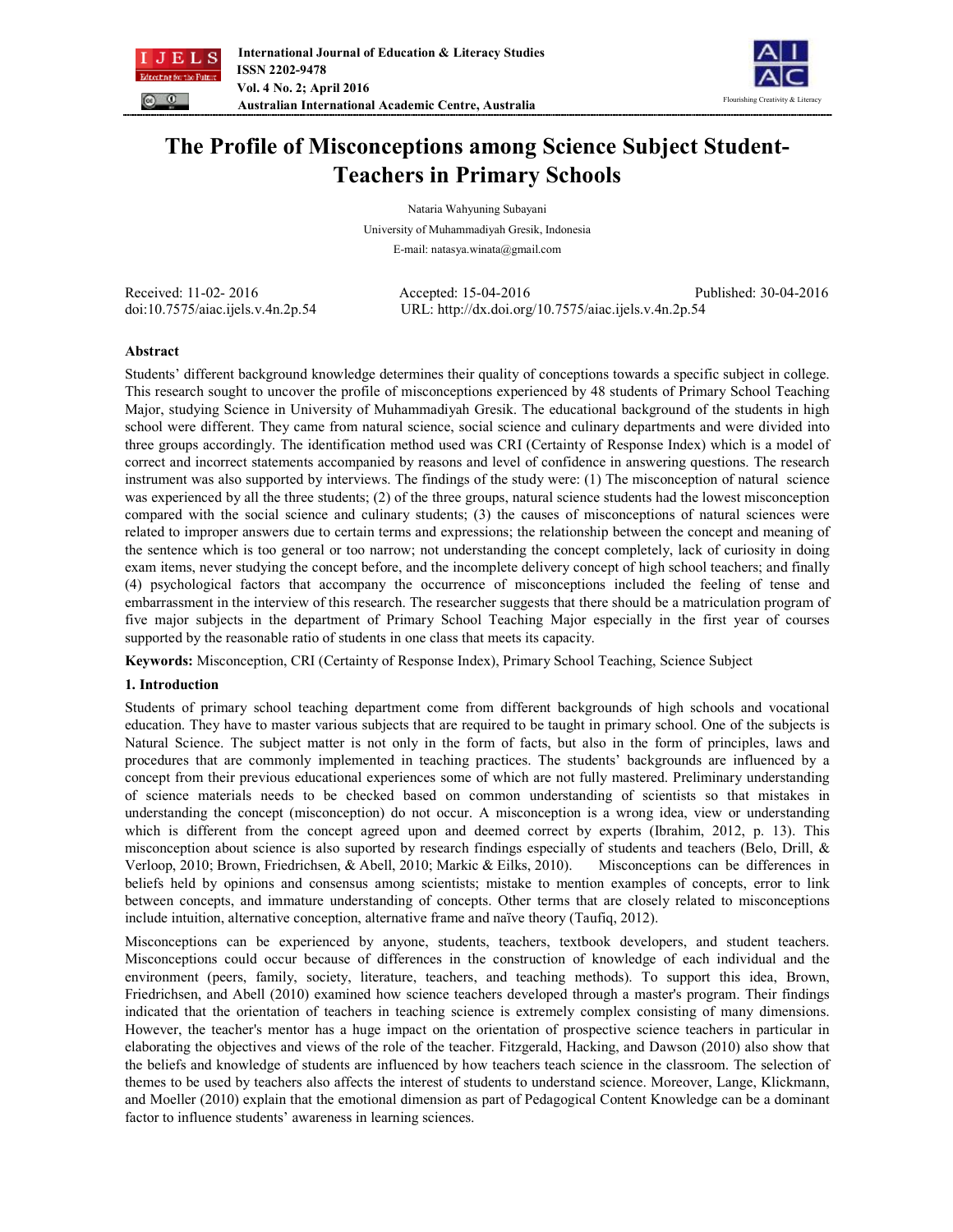If misconceptions of student teachers are not identified, they will continue to be brought up to become real teachers later and will pass the misconceptions to their students. This study seeks to (1) identify the miscopceptions of students and (2) map the profile of misconceptions in science subjects, especially with regard to materials of science lessons in primary schools. Results from this study will determine the location of misconceptions, causes of misconceptions and misconception levels of elementary student teachers in science subject so that this could eventually make efforts to reduce misconceptions and find methods that avoid the occurrence of misconceptions in elementary school student teachers.

#### **2. Research Method**

This research uses descriptive qualitative using survey and interview. It investigates the misconceptions of information related to science learning experienced by elementary school student teachers. The subjects studied  $(n = 48)$  are the first semester students who are selected randomly and come from educational background of high and vocational schools from different majors including science, social studies, and culinary majors. Results of the study are presented without manipulation and the data is analyzed inductively. The rsearcher acted as the main instrument so her presence could not be replaced by another person or other instruments.

To collect the data of the misconceptions experienced by the prospective teacher students of elementary school observation and interviews were used. Observation sheet is used to identify misconception profile, while the interviews are conducted to explore the deepest motives as well as the consistency of the students' answers.

Observation sheet uses the CRI (Certainty of Response Index) advanced by Hasan (1999), which gives the subject of the research question of true or false as well as the same level of confidence in answering questions. According to Taufiq (2012), the use of CRI method greatly assists the researcher in mapping the level of misconceptions experienced by students. Some of the criteria used in the identification of misconceptions CRI method that is implemented are shown in Table.

| Table 1. Criteria of Answers |                                                                                          |                                                            |
|------------------------------|------------------------------------------------------------------------------------------|------------------------------------------------------------|
| Answer                       | Low CRI $(< 2)$                                                                          | High CRI $(>2)$                                            |
| True                         | The answer is true but has low<br>CRI value: students do not<br>understand the concept.  | True answer with<br>high CRI value:<br>master the concept. |
| False                        | The answer is incorrect and has<br>low CRI value: they do not<br>understand the concept. | Wrong answer but<br>high CRI values:<br>misconceptions.    |

The level of confidence of elementary school student teachers in answering questions and giving reasons is outlined in Table 2.

| <b>CRI</b> | Criteria of answers |
|------------|---------------------|
|            | Guess/Do not know   |
|            | Not Sure            |
|            | Sure                |

Table 2. The Level of CRI in Answering Questions

Next, the extra scoring guide of conviction concept of true or false statements is developed as in Table 3.

|  |  | Table 3. Guidelines for Assessment Sheet of CRI |  |
|--|--|-------------------------------------------------|--|
|--|--|-------------------------------------------------|--|

| Answer | Reason | Degree of<br>Confidence | Score<br>of CRI | Description                          |
|--------|--------|-------------------------|-----------------|--------------------------------------|
| True   | True   | <b>Sure</b>             | 3               | Understand concept                   |
| True   | True   | Not Sure                | $\mathfrak{D}$  | Understand the concept, but not sure |
| True   | True   | Guess                   |                 | Do not understand concept            |
| True   | False  | <b>Sure</b>             | 3               | Misconception                        |
| True   | False  | Not Sure                | っ               | Do not understand concept            |
| True   | False  | Do not know             |                 | Do not understand concept            |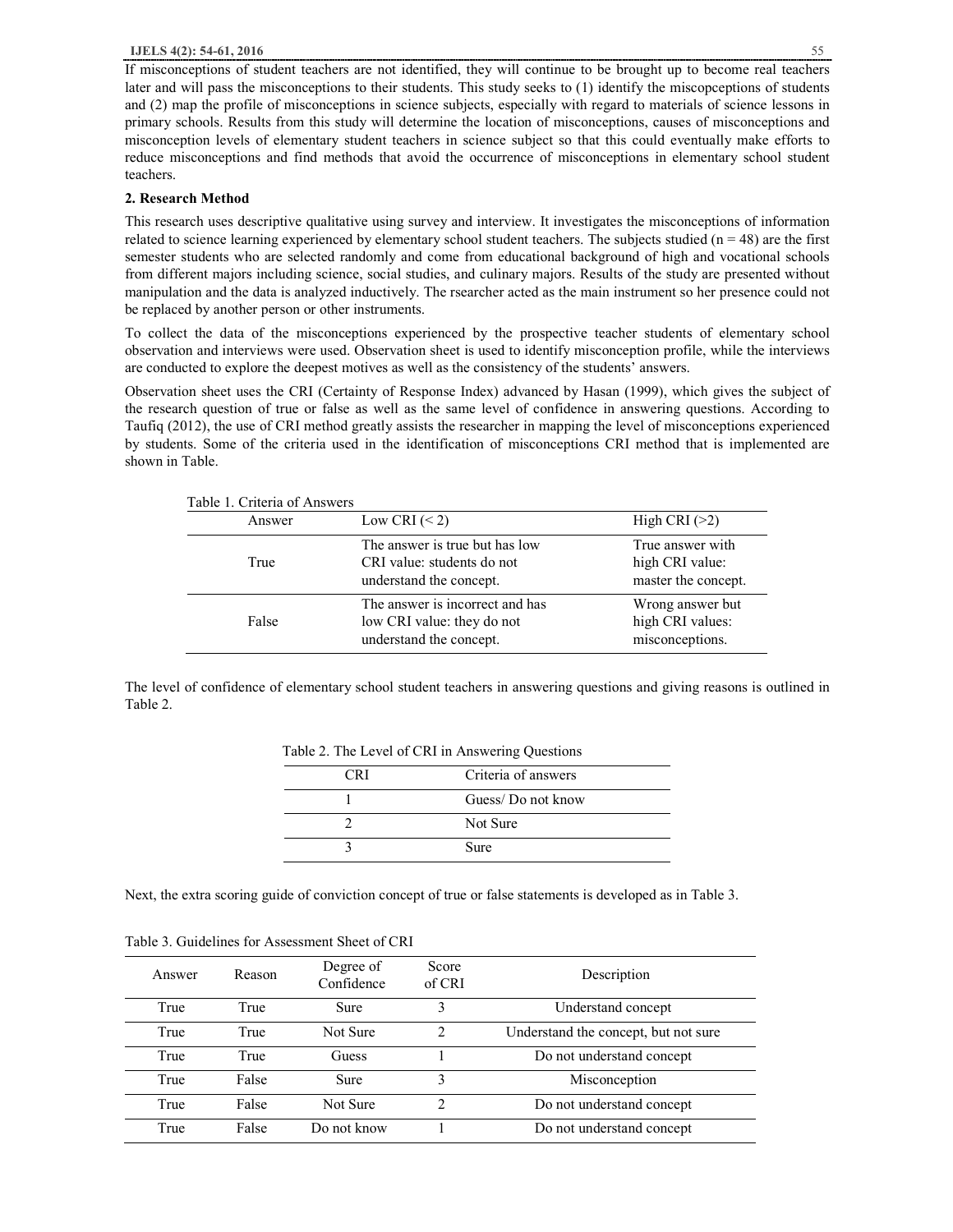**IJELS 4(2): 54-61, 2016** 56

| False | True  | <b>Sure</b> | Misconception             |
|-------|-------|-------------|---------------------------|
| False | True  | <b>Sure</b> | Do not understand concept |
| False | True  | Do not know | Do not understand concept |
| False | False | <b>Sure</b> | Misconception             |
| False | False | Not sure    | Misconception             |
| False | False | Do not know | Do not understand concept |

Based on the responses of the subjects and their level of confidence in answering the questions, the location of their misconception is identified. Further misconceptions experienced by the students are explored especially on the reasons and causes of misconceptions by interviews.

The items focused on simple scientific and general information related to both adults and children. The topics of the items are presented in Table 4.

| Material                                | Numberof<br><b>Items</b> | Statements of items                                                                                                 |  |  |
|-----------------------------------------|--------------------------|---------------------------------------------------------------------------------------------------------------------|--|--|
| Universe                                | $\mathbf{1}$             | The sun rotates and revolves                                                                                        |  |  |
|                                         | $\overline{\mathcal{L}}$ | The sun rises from the east and sets in the west                                                                    |  |  |
|                                         | 3                        | Bones do not have a cell                                                                                            |  |  |
| Human Motion Systems                    | 14                       | The bones cannot move                                                                                               |  |  |
|                                         | 15                       | Tetanus is a disease that attacks the bones                                                                         |  |  |
|                                         | 4                        | Blood does not have a cell                                                                                          |  |  |
| Human Transportation<br>System          | 16                       | One example of muscle is a small pipe looked beneath the<br>surface of human skin.                                  |  |  |
|                                         | 18                       | Blood circulation in the human body is only from the heart<br>throughout the body and then back again to the heart. |  |  |
|                                         | 20                       | There are plants reproduced by splitting themselves.                                                                |  |  |
| <b>Biological Diversity</b>             | 5                        | There are plants that live in the water.                                                                            |  |  |
|                                         | 6                        | There are plants that can perform photosynthesis                                                                    |  |  |
|                                         | 7                        | Bananas do not have stems                                                                                           |  |  |
| Respiratory system                      | 8                        | The oxygen we breathe is only utilized the body to the lungs<br>only                                                |  |  |
| Process of plant life                   | 9                        | Plants only breathe through the mouth leaves                                                                        |  |  |
|                                         | 10                       | We must avoid the chemicals in determining our food menu                                                            |  |  |
| Human Digestive System                  | 11                       | Appendix does not benefit the existing process of digestion in<br>the human body                                    |  |  |
|                                         | 12                       | Toxins in the body is only issued in the form of urine                                                              |  |  |
| Human excretion system                  | 13                       | The body will be quicker to sweat when you are on a low<br>pressure area                                            |  |  |
| Animal Transportation<br><b>Systems</b> | 17                       | Insects do not have blood                                                                                           |  |  |
| <b>Plant Breeding</b>                   | 19                       | Grafting (attachment) is a way of vegetative and artificial<br>plant propagation                                    |  |  |

Table 4. Drafts of Material Misconception

The items in the questionnaire covered common world knowledge. The subjects read the items and declared whether they were true or false by filling the relevant circle. There was also a column where the subjects could indicate the reason and also indicate the level of their confidence in the answers they gave (Appendix A). Based on the results of observation sheets, the location of misconceptions level of the subjects was identified.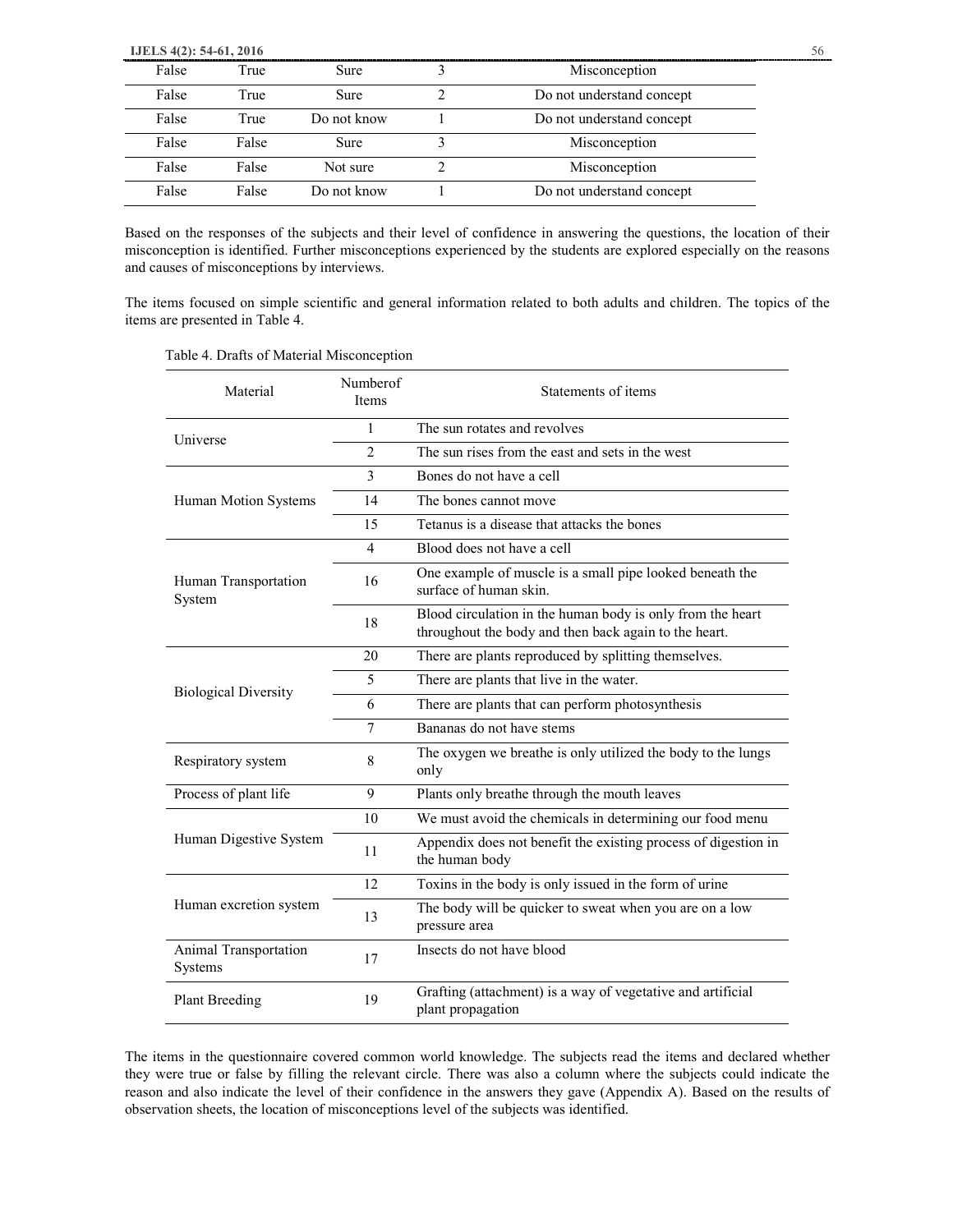## **3. Data Analysis**

Observational data analysis uses Sugiono's model ( 2010) in which data collection and analysis are carried out until the data is saturated. Data was analyzed at the time of and after retrieval of data. Data analysis method based on Miles, Huberman, and Saldana (2014) consists of a series of activities which include:

## *3.1 Data Reduction*

Data is obtained based on observations and interviews, then it is summarized to choose main points or cores, by particular focus on important themes and discarding what is not required. This data reduction filter will produce data that is really needed in the analysis.

## *3.2 Data Display*

Data from the study after being reduced is then coded systematically. Presentation of data aims to find data patterns to make it easy to read and meaningful.

#### *3.3 Verification*

Based on the data that has been presented, the researcher is able to draw the conclusion and recommends next steps to be taken. Stages of data analysis by Miles, and Huberman, and Saldana (2014) could be described as in Figure 1.



Figure 1. Data Analysis Process

#### **4. Results and Discussions**

The results of observation of the three groups of subjects indicated different levels, locations and causes of misconceptions. The results of misconceptions are presented in Table 6.

|                |                        | Natural Sciences |                        | Social Sciences |                        | Culinary department |
|----------------|------------------------|------------------|------------------------|-----------------|------------------------|---------------------|
| Number         | Value of<br><b>CRI</b> | Description      | Value of<br><b>CRI</b> | Description     | Value of<br><b>CRI</b> | Description         |
| 1              | 3                      | M                | 3                      | M               | 3                      | M                   |
| $\overline{2}$ | 3                      | M                | 3                      | UC              | 3                      | M                   |
| 3              | 3                      | М                | $\overline{2}$         | <b>DNUC</b>     | 3                      | М                   |
| $\overline{4}$ | 3                      | M                | $\overline{2}$         | <b>DNUC</b>     | 3                      | UC                  |
| 5              | 3                      | <b>UC</b>        | 3                      | <b>UC</b>       | 3                      | M                   |
| 6              | 3                      | M                | 3                      | M               | 3                      | M                   |
| 7              | $\mathcal{E}$          | UC               | 3                      | M               | 3                      | M                   |
| 8              | 3                      | М                | 3                      | M               | 3                      | UC                  |
| 9              | 3                      | М                | 3                      | М               | 3                      | М                   |

| Table 6. The Results of Misconceptions |
|----------------------------------------|
|----------------------------------------|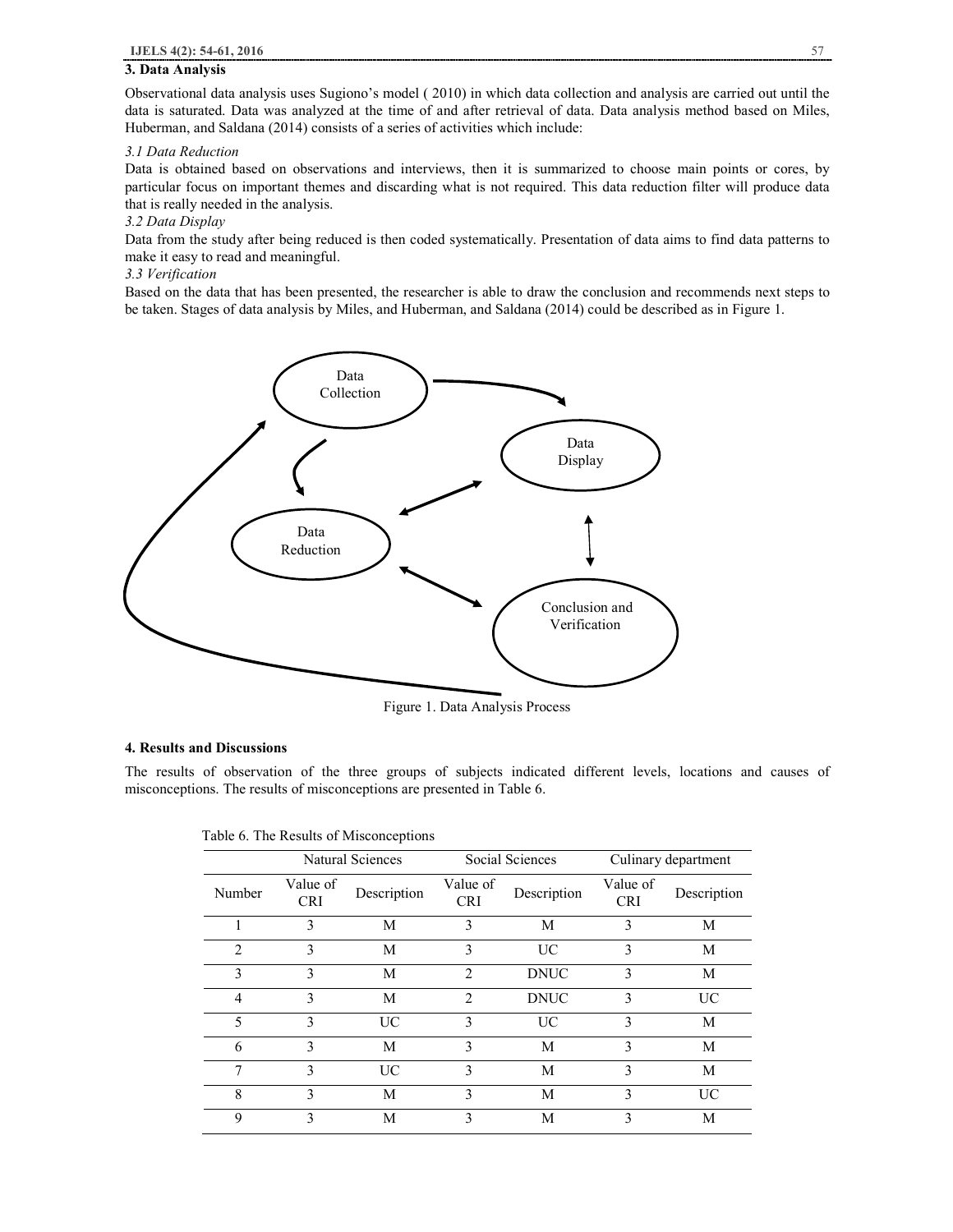| 10 |                | M           |   | М         |                | М           |
|----|----------------|-------------|---|-----------|----------------|-------------|
| 11 | $\mathfrak{D}$ | <b>DNUC</b> | 3 | M         | 3              | M           |
| 12 | $\mathcal{D}$  | <b>DNUC</b> | 3 | <b>UC</b> | 3              | M           |
| 13 | 3              | <b>UC</b>   | 3 | M         | 3              | M           |
| 14 | $\mathbf{3}$   | <b>UC</b>   | 3 | <b>UC</b> | 3              | M           |
| 15 | 3              | <b>UC</b>   | 3 | M         | 3              | M           |
| 16 | $\mathbf{3}$   | M           | 3 | M         | 3              | M           |
| 17 | $\mathcal{E}$  | <b>UC</b>   | 3 | M         | 3              | M           |
| 18 | $\mathbf{3}$   | <b>UC</b>   | 3 | M         | 3              | M           |
| 19 | 3              | M           | 3 | M         | $\mathfrak{D}$ | <b>DNUC</b> |
| 20 | ٦              | M           | 3 | М         | 3              | М           |

Discription :

M : Misconception

UC : Understands the Concept DNUC : Does Not Understand the Concept

To determine the level of misconceptions of each subject, all the percentages of misconceptions, understanding the concept and not understanding the concept were calculated. The percentage of 'misconceptions' (M), 'understand the concept' (UC), and 'do not understand the concept' (DNUC) is calculated by the following formula:

 $P = x \div N \times 100$ 

where 'P' signifies 'percentage', x is the number of description and N is the number of items.

Table 7. Misconception Level of the Subjects

| Μ  | Percentage | UC. | Percentage | DNUC | Percentage |
|----|------------|-----|------------|------|------------|
|    |            |     |            |      |            |
| 14 | ΙU         |     |            |      |            |
|    |            |     |            |      |            |

Based on table 7, a high school graduate of natural science departement experiences misconceptions with lower percentage than the high school graduate of social sciences and vocational school of culinary. The percentage of the misconceptions experienced by the student teachers is presented in Figure 2.



Figure 2. Percentage of Misconceptions

U= (Natural science)  $D = (Social science)$  $A = (Culinary)$ 

All the subjects experienced misconceptions with different levels. Students majoring in science experienced the lowest level of misconceptions. Here are examples of some of the misconceptions: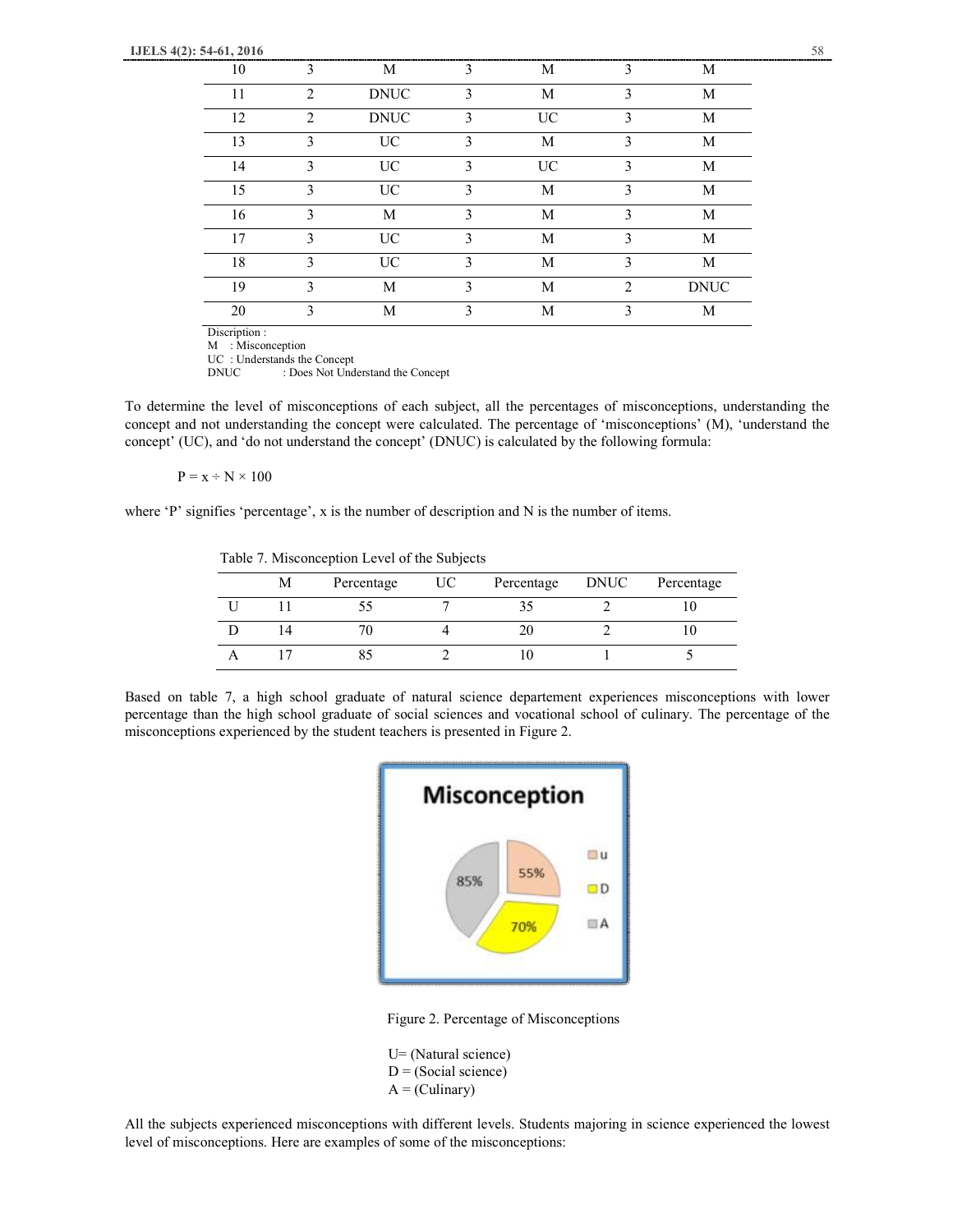- 1. In the case of *universe*, all the study subjects denied that the sun rotates and revolves. In general, they gave reasons that the sun is still and does not move, and that what moves is the planets that surround it. However, the sun rotates and the Milky Way. This clearly indicates while these students were in junior high school, they failed to learn that the sun rotates and revolves.
- 2. Regarding the item on *photosynthetic animals*, all of the study subjects stated that no animal is photosynthetic and that only the plants can have photosynthesis as they use chlorophyll. Although it is generally only plants that can photosynthesize, there are also animals that can perform photosynthesis. Animals that have chlorophyll and can carry out photosynthesis include Elysiachlorotica, a type of sea slug.
- 3. All of the study subjects indicated misconceptions on the statement that plants only breathe through leaves. This is because the students narrowly thought that the respiration of plants occurs in their leaves, failing to realize that plant roots inhale the oxygen. Indeed, in plants banyan roots capture oxygen to assist the process of photosynthesis.
- 4. All the students also showed misconceptions regarding the item related to avoiding chemicals in foods. They all assumed that the chemicals are very harmful to the body. Therefore, the chemicals are not allowed in the human body. Students did not realize that it is very difficult to avoid chemicals in foods. Certain amounts of chemicals (including additives like flavors (MSG), sweeteners (saccharin), preservatives (sodium benzoate), and so forth) can still be tolerated by the body.. Indeed, the subjects disregarded that fact that there are chemical elements required by the body that are often referred to as minerals, including calcium, phosphorus, iron, iodine, and so forth.
- 5. The subjects mentioned that anything that looks like a small pipe under the skin is a muscle. In fact, such small pipes are the blood vessels.
- 6. In the case of one of the items that stated there are plants that reproduce by splitting themselves, all students also indicated misconceptions. One student mentioned that *Bryophyllumpinnatum* breeds by splitting. However, the bryophyllumpinnatum breed with leaf buds instead of splitting. Another student denies the fact that there are plants that multiply by splitting believing that only animals can reproduce by splitting.

There was only one subject who had misconceptions in the case of the following items:

- 1. Blood has a cell (The subject gave an incomplete answer);
- 2. There are plants that live in water (The subject only provided a very general answer);
- 3. Toxins are simply excreted from the body only through the urine (The subject only approved the item without any logical reasons); and
- 4. Bones cannot move (The subject gave an answer that bones can move like a bone hinge).

The misconceptions recorded in the written observation sheets were due to incomplete reasons, inaccurate sentence structures; false statements, wrong example, imprecise reasons despite correct sentence structures, and irrelevant reasons.

The internal factors that lead to misconceptions in the subjects originate from incomplete understanding of the concept, inattentive reading of items, wrong associations with the term in everyday life, the use of the term with the wrong definition; failing to construct accurate sentences, failure in linking between concepts, forgetting the concept, wrong explanations from former teachers, and failing to read books on the concepts. In addition, the researcher found a trend of psychological factors that accompany the research subjects who felt tense and embarrassed at the time of observation and interview.

The findings are consistent with those of the previous studies. Markc and Eilks (2010) described the beliefs of science student teachers from four different groups (biology of secondary school, physics and chemistry as well as basic sciences). Their results showed that the candidates of chemistry and physics had traditional beliefs about teaching and learning science. On the contrary, prospective teachers of basic science and biology believed in more modern teaching and learning approaches. Belo, Drill, and Verloop (2010) conducted a study on four physics teachers from two different junior high schools in Netherlands. The results showed that the physics teacher was more likely to focus on teaching and learning scientific concepts, skills, and values necessary to achieve this goal. Teachers use a variety of combinations of learning activities such as cognitive, affective and regulative activities (which focus on the structure of formal knowledge by using problem solving and modeling), and using the complex concepts of teaching and learning physics (so that students lack motivation to master problem solving ability). Research findings commonly show that misconceptions happen because of complicated reasons that are dominantly caused by the the way the sciences are taught by teachers at schools (Brown, Friedrichsen, & Abell, 2010; Fitzgerald, Hacking, & Dawson, 2010; Lange, Klickmann, & Moeller, 2010; Concannon, Brown & Brown, 2013). These findings indicate the common trends of misconceptions and their reasons that happen especially in learning and teaching science.

Misconceptions are also dominantly caused because of teachers' low experience. Kestler (2014) found that none of his subjects had a true understanding of what a misconception is. Some teachers who are certified know that some of their students have misconceptions about photosynthesis and respiration, but most non-certified science teachers do not realize that the students have misconceptions. In general, the majority of teachers do not understand how to overcome the misconceptions that students carry with themselves. So the most important thing is to reduce and anticipate the misconceptions by using certain strategies. Köse (2008) conducted a study to investigate the effect of drawing method to the student misconception with regard to photosynthesis and respiration in plants. Many misconceptions take place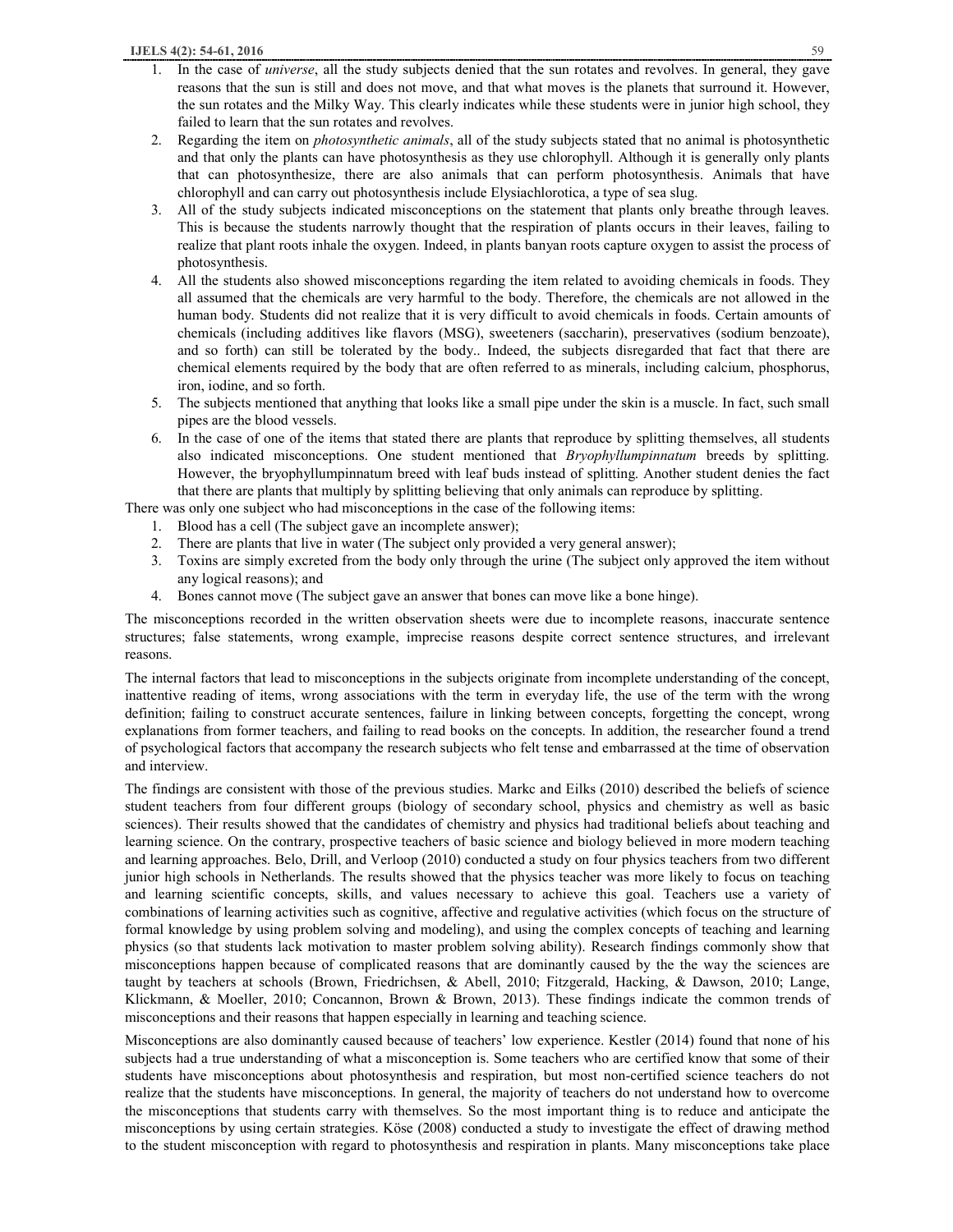between the relationship of photosynthesis and respiration, food, and nutrition in plants. Thus drawing method successfully detects the misconceptions.

In short, this study complements the previous findings in which misconceptions about sciences occur commonly not only for students and teachers but also for the prospectives teachers at elementary school. It is very important to anticipate these misconceptions by implementing appropriate teaching strategies.

## **5. Conclusion**

This study showed that misconceptions of sciences are experienced by all prospective teachers of primary school who come from different backgrounds of high school (natural sciences, social sciences, and vocational culinary major). The results also showed that the students who came from natural sciences had fewer misconceptions when compared with social science or culinary students.

The causes of misconceptions about sciences include improper reasons when writing answers, the relationship between the concept and meaning of the sentence which is too general or too narrow, incomplete understanding of the items, careless reading of the items, insufficient knowledge related to the concept, their high school teachers' defective delivery and/or knowledge.

Psychological factors that accompanied the occurrence of misconceptions were feeling tense and embarrassed in the research process.

Based on the patterns of answers in the observation and interviews, prospective primary school teachers lacked confidence in critical thinking to confirm the information (the concept) by citing relevant sources.

The department of Primary School Teacher Education is recommended to hold matriculation courses for new students, who are encouraged to do activities to determine their profiles of misconceptions. Additionally, it is recommended to design programs to reduce the occurrence of misconceptions in the prospective primary school teachers. The selection of the students should be in accordance with their capabilities.

## **References**

Belo, N. A.H., Driel, J. H. V, & Verloop N. (2010). Teachers' Beliefs about Making Physics Engaging and Comprehensible for Secondary Students in the Netherlands. In M.F. Taşar & G. Çakmakcı (Eds.), *Contemporary science education research: teaching* (pp. 29‐39). Ankara, Turkey: PegemAkademi.

Brown, P., Friedrichsen, P., &Abell S. (2010). Do Beliefs Change? Investigating Prospective Teachers' Science Teaching Orientations during an Accelerated Post-baccalaureate Program. In M.F. Taşar & G. Çakmakcı (Eds.), *Contemporary science education research: teaching* (pp. 41‐51). Ankara, Turkey: PegemAkademi.

Concannon, J.P., Brown P.L. , & Brown E., (2013). Prospective Teachers' Perceptions of Science Theories: An Action Research Study. *Creative Education*, *4*(1), 82-88.

Fitzgerald A., Hackling M, & Dawson V. (2010). Beliefs, Knowledge and Practices of Two Effective Primary Science Teachers. In M.F. Taşar & G. Çakmakcı (Eds.), *Contemporary science education research: teaching* (pp. 53‐58). Ankara, Turkey: Pegem Akademi.

Hasan, S., D. Bagayoko, D., and Kelley, E. L., 1999, Misconceptions and the Certainty of Response Index (CRI). *Journal Physics Education*, *34*(5), 294-299.

Ibrahim, M. 2012. *Konsep, Miskonsepsidan Cara Pembelajarannya.* Surabaya: Unesa University Press.

Kestler, N., S. 2014. *Middle School Science Teachers' Understanding of Students' Misconceptions of Photosynthesis and Respiration*. A Master's Thesis or the Degree of Master of Science in Education, Department of Curriculum and Instruction, State University of New York at Fredonia. Retrieved from www.dspacesunyconnect.suny.edu

Köse, S. (2008). Diagnosing Student Misconceptions: Using Drawings as a Research Method. *World Applied Sciences Journal* 3 (2): 283-293

Miles, M. B., Huberman, A. M. & Saldana, J. (2014). *Qualitative data analysis: A sourcebook of new methods (3rd edition)*. London: Sage.

Ormrod, J. W. (2009). *Psikologi Pendidikan MembantuSiswaTumbuh dan Berkembang*. Jakarta: Erlangga.

Lange K., Kleickmann T., & Moeller K. (2010). Measuring primary school teachers' pedagogical content knowledge in science education with open-ended and multiple-choice items. In M.F. Taşar & G. Çakmakcı (Eds.), *Contemporary science education research*: teaching (pp. 67‐69). Ankara, Turkey: Pegem Akademi.

Markic, S., & Eilks, I. (2010). A mixed methods approach to characterize the beliefs on science teaching and learning of freshman science student teachers from different science teaching domains. In M.F. Taşar& G. Çakmakcı (Eds.), *Contemporary science education research: teaching* (pp. 21‐28). Ankara, Turkey: Pegem Akademi.

Sugiyono. (2010). *MetodePenelitiansKuantitatifKualitatifdan R&D*. Jakarta: Alfabeta.

Suparno. (2013). *Miskonsepsi dan Perubahan Konsep Dalam Pendidikan Fisika*. Jakarta:GramediaWidiasarana Indonesia.